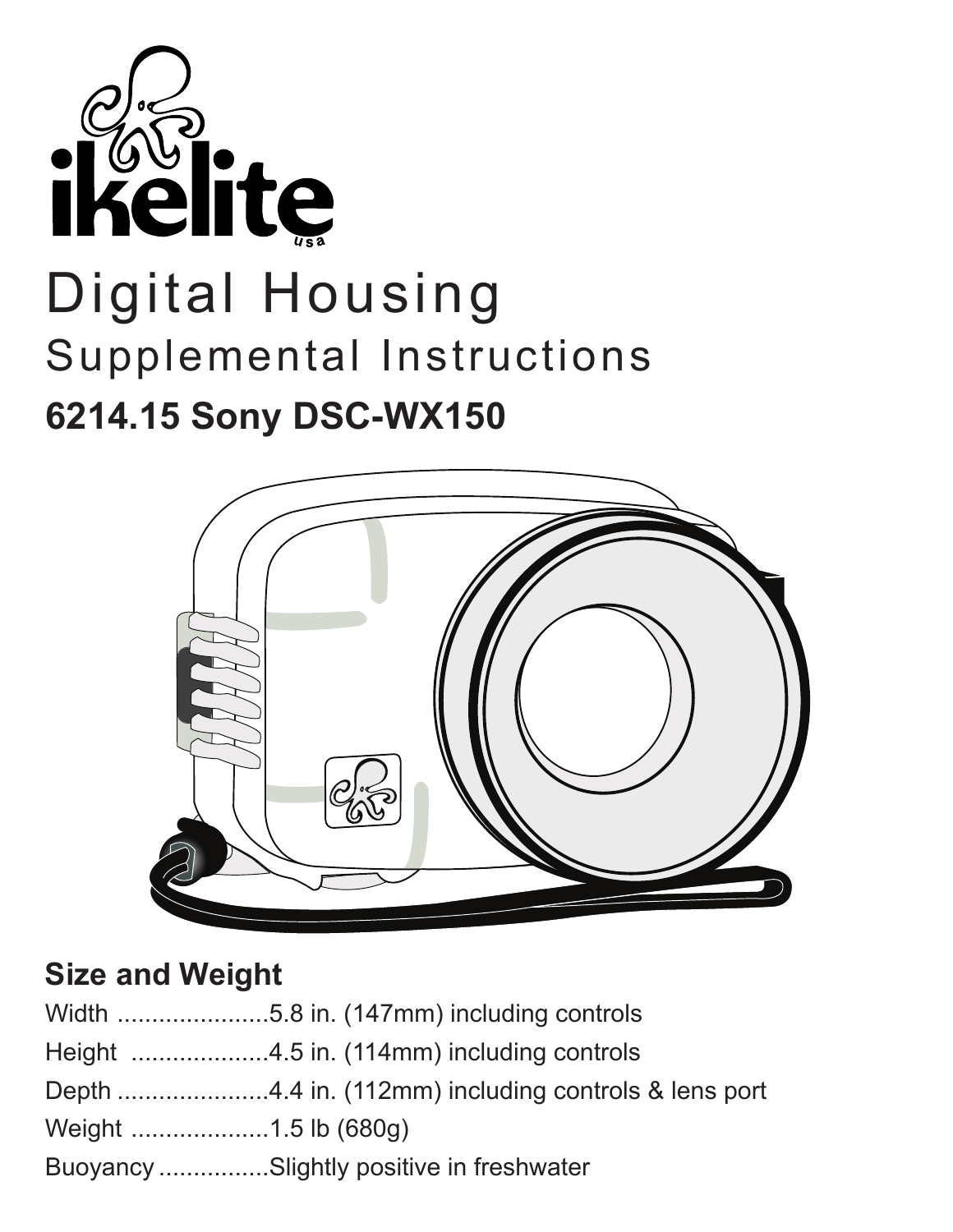# **Parts of the Housing**



the Movie Button to switch between shooting modes.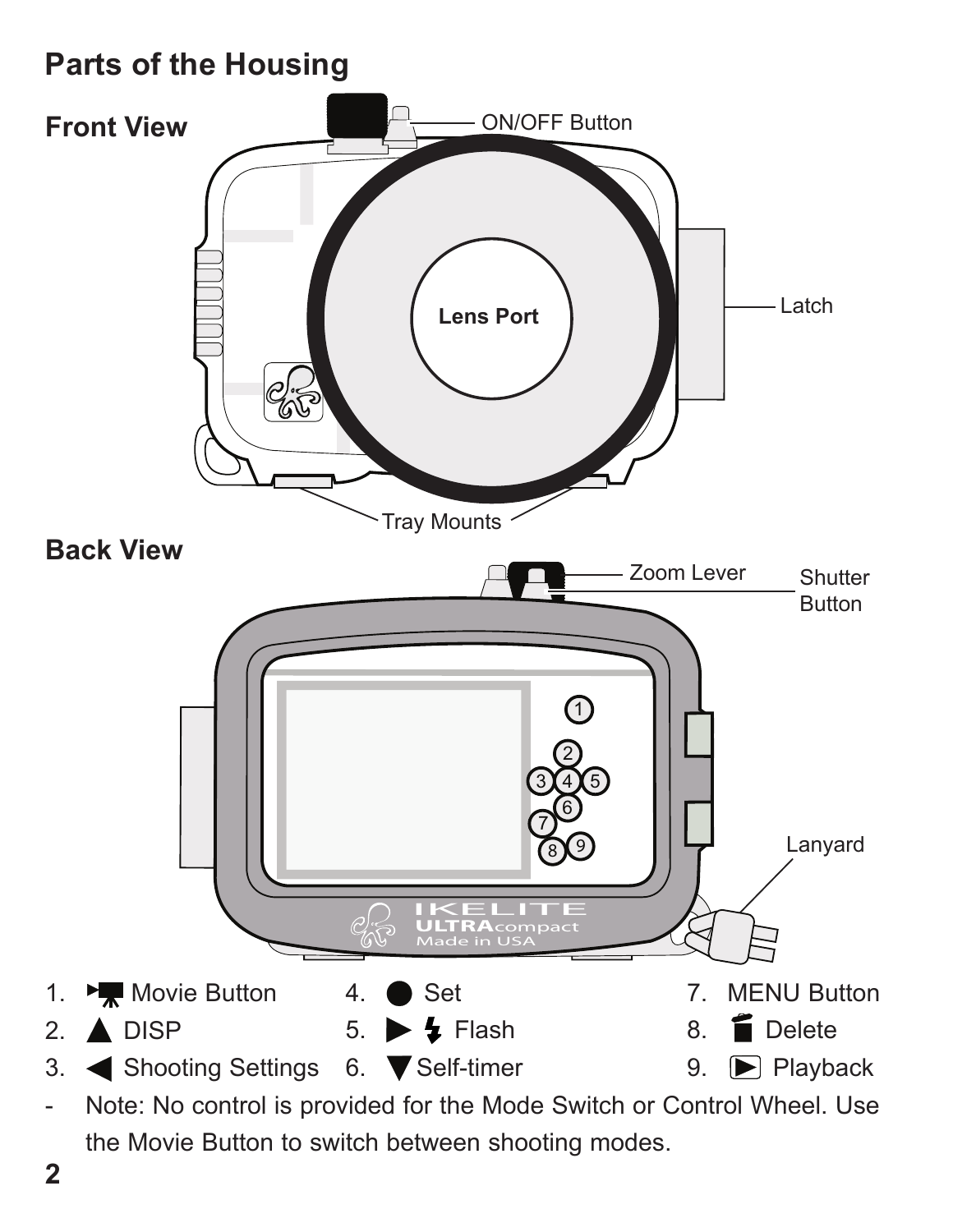# **Initial Camera Settings (before placing camera in housing)**

- Insert and Format an SD memory card.
- Set Date and Time.
- Set REC Mode to "P" Program Auto.
- Set Still Image Size to "18M."
- Set ISO to "100."
- Set White Balance to "WB Auto."
- Set Focus to "Center AF."
- Set Metering Mode to "Center."
- Set Smile Shutter to "Off."
- Set AF Illuminator to "Off."
- Set Digital Zoom to "Off."
- Set Red-Eye Reduction to "Off."
- Set Flash to "On  $\blacktriangle$  Always use flash."

**NOTE:** If overexposure occurs, use "-" exposure compensation "EV" and/or back away from your subject and zoom in. When using an AF35 strobe or manual controller, turn the power down.

## **WD-4 Wide-Angle Conversion Dome 6430.4**

The removeable WD-4 corrects light refraction underwater, restoring the camera's original angle of coverage. Approximately 3/4 of the camera's zoom range can be used with the dome in place. Slight vignetting may occur at camera's widest angle setting.

## **External Macro Adaptor 9306.82**

Allows attachment of 67mm threaded macro lenses from Inon and Epoque. NOT for use with 67mm threaded wide-angle lenses.

**Note:** Other wide angle conversion or accessory lenses cannot be used with this housing.